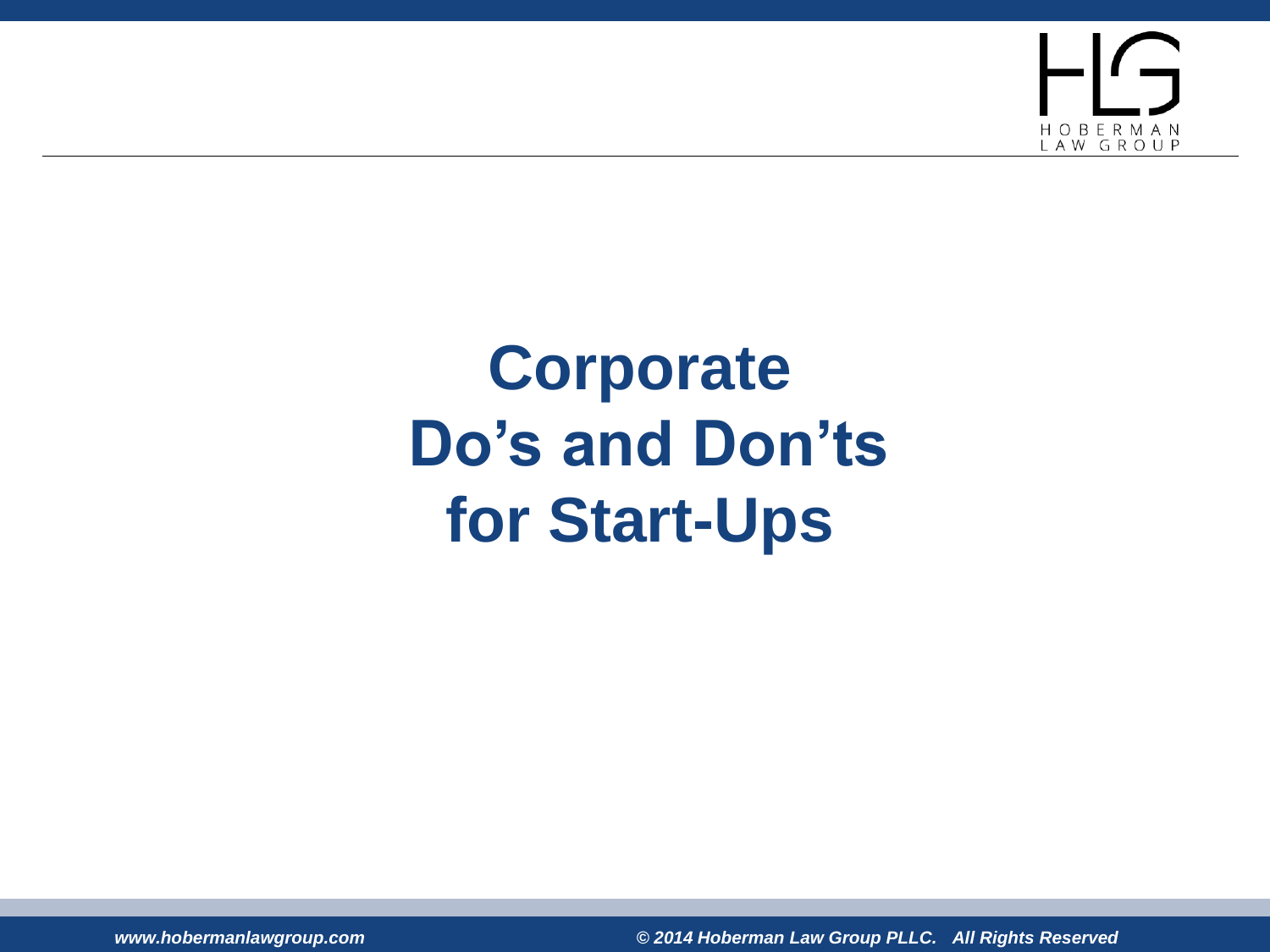# **DO:**



### *#1 Do select the right entity type*

As a new business, you basically have three types of entities to choose from: corporation, limited liability company, or partnership. If formed correctly, each provides vital limited liability protection. While a limited liability company or partnership is far more tax efficient than a corporation, if a venture capital investment is imminent, a corporation should be used, as most venture capital investors do not invest in partnerships or limited liability companies. You should consider other factors, including costs, procedures, management, and control.

### *#2 Do engage all consultants under "work-for-hire" agreements*

Consultants are often more economically efficient than employees, especially for a start-up company. It is important to remember, however, that any arrangement with a consultant must be in writing and must clearly state that any work that the consultant is performing for the company, particularly technology development, is a "work-for-hire" and is assigned to the company, meaning that the company and not the consultant will have all ownership rights in the work, including any copyright, trade secret, or patent rights.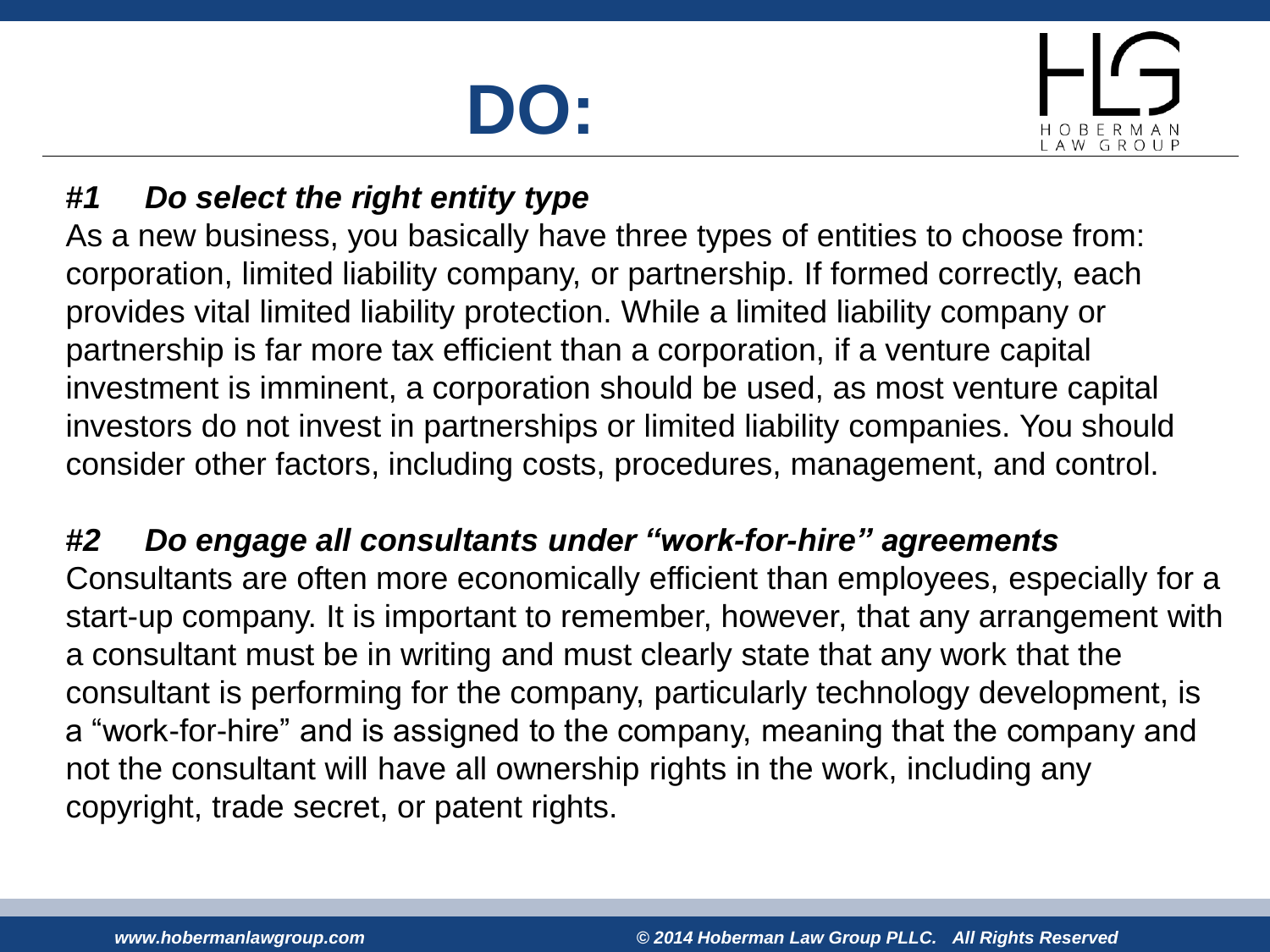## **DO:**



#### *#3 Do make a great first impression*

Prepare an excellent, realistic "teaser" document to go along with your business plan, financial statements and company summary. Potential investors will take a closer look at a full set of materials if a start-up grabs their attention at the outset. Put thought and effort into a short, double-sided synopsis of the company and its highlights, and ensure that this teaser is the first thing any potential investor sees. Be creative and use color, graphics, graphs and other visual representations designed to catch the attention of the potential investor.

#### *#4 Do incentivize your employees*

Granting equity to employees aligns the goals of a company with the workers who are its lifeblood. Create a stock option plan and issue stock options to employees, allowing the success of the company to have a direct economic impact on each grantee. This energizes employees and brings a cohesive focus to the group. Make sure that the equity vests over time so that the longer an employee remains on board, the more he or she receives. You might also consider including a buyback right that allows the company to reacquire any such equity if the employee is terminated. A stand off employee option pool typically represents 10- 20% of company equity.

#### *#5 Do consider licensing or joint ventures to monetize technology*

A start-up company may find itself with a wonderful innovation, but may be unsure of how to use it to make money without relinquishing ownership rights. Two suitable options for monetizing technology are license arrangements and joint ventures, both of which allow a company to maintain control over the technology while putting such technology to use to generate revenue. Each such arrangement is carefully tailored to the particular technology and parties involved.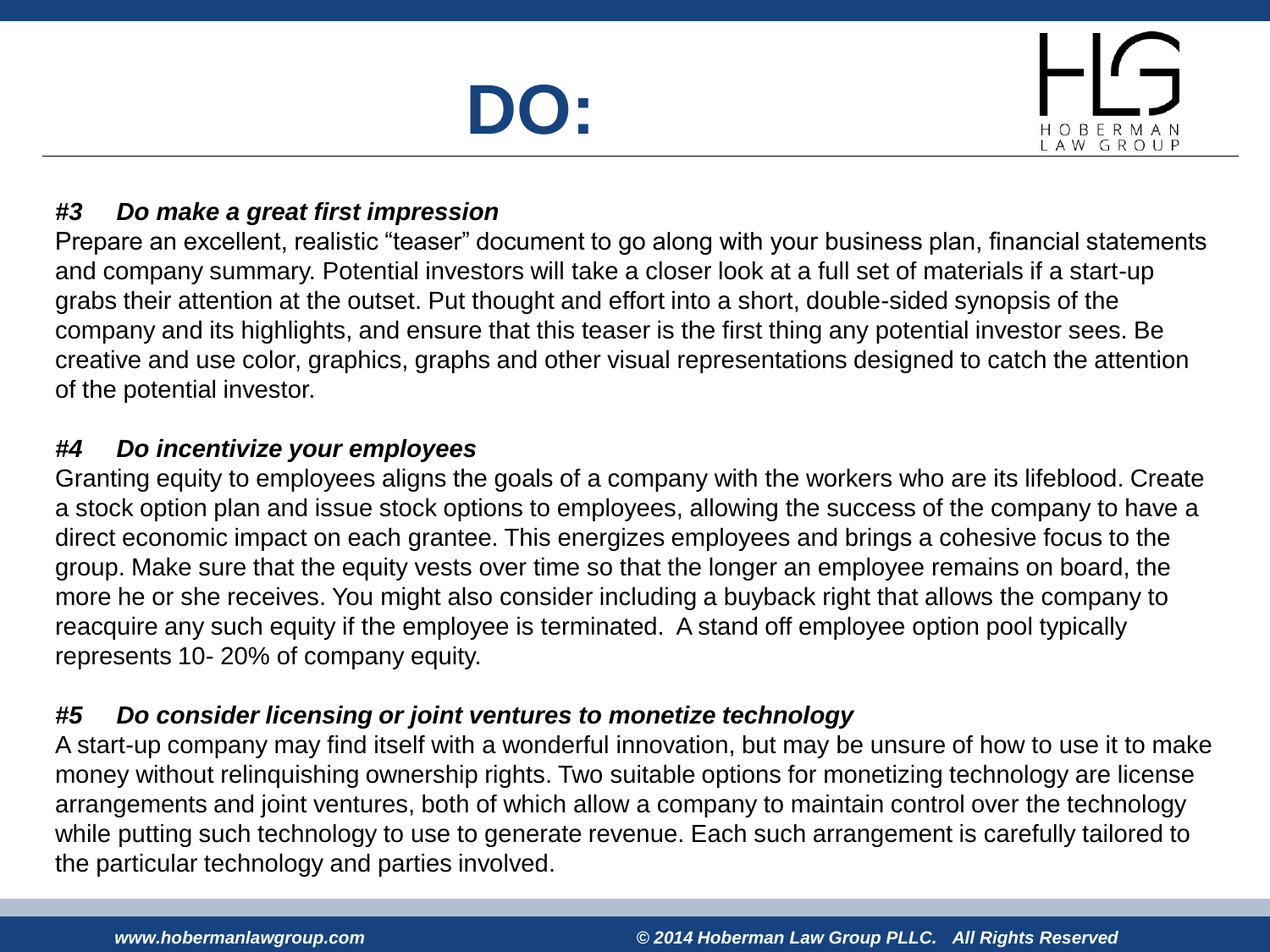# **DON'T**



### *#1 Don't give away too much equity*

A start-up company is typically strapped for cash and entrepreneurs can be too quick to give equity to pay for important early costs and professional services. Be stingy with your equity—as the company grows, you will inevitably regret early grants when the value of your equity ends up being disproportionately larger than the value of the services or seed capital received. A good solution is to give seed investors promissory notes that convert into equity on the Series A funding. A good goal is not to have parted with more than one-third of the company by the completion of the Series A Round.

### *#2 Don't let your intellectual property walk out the door with former employees*

Any ideas, designs, and other inventions that your employees develop during their employment should be the company's property. Every employee must sign a Proprietary Invention Assignment Agreement upon beginning employment. These agreements ensure that a company gets the full benefit of employee resources.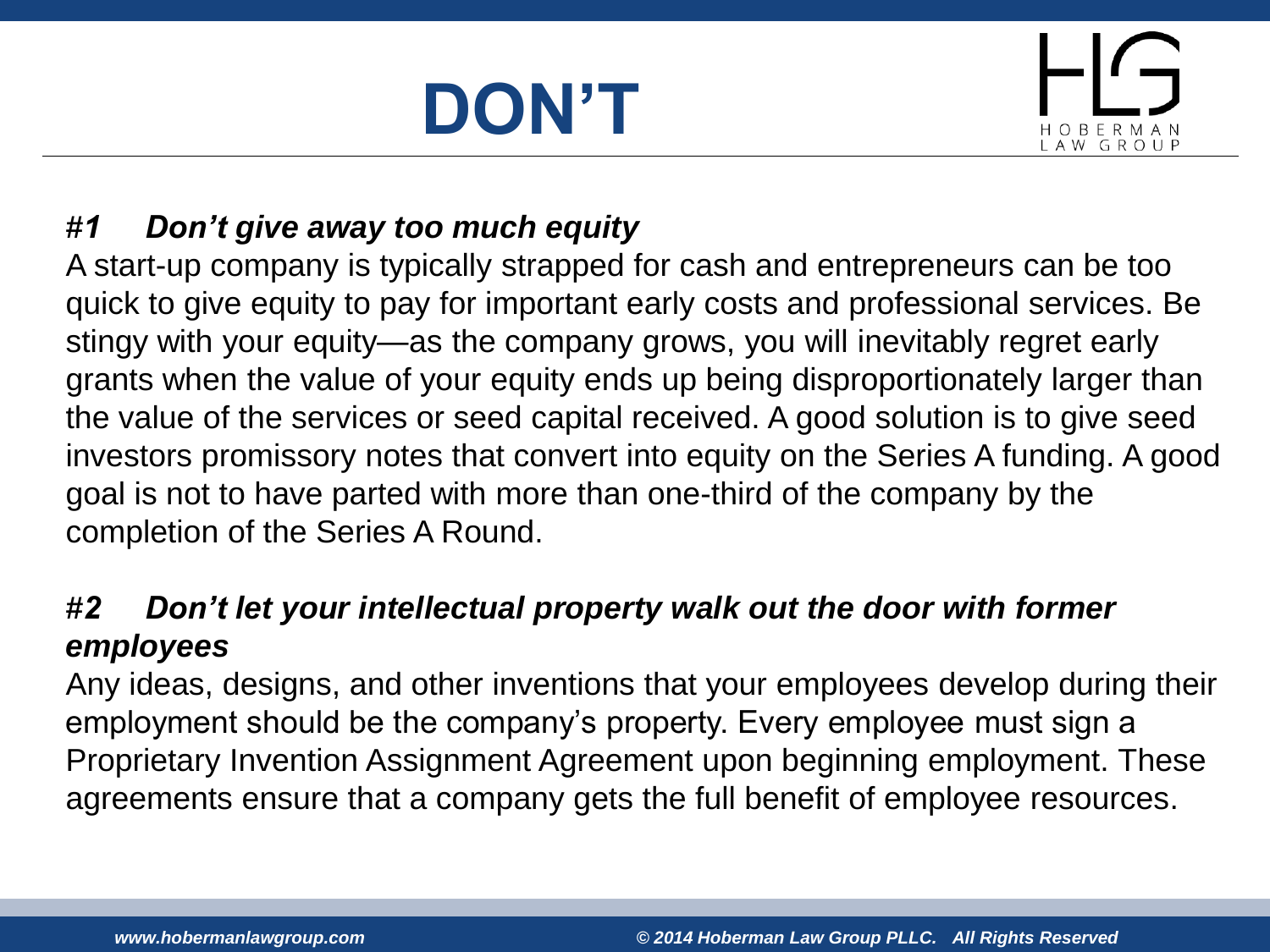# **DON'T**



### *#3 Don't be afraid to use connections*

Networking is a vital way to spread the word about an emerging company, and it is just as important as a tool to locate investors. Founders should utilize their own personal business connections, but should not hesitate to ask corporate counsel or financial advisers for introductions and connections into their networks. These professionals will likely have a vast number of potential sources, and this broadens the company's access to funding opportunities.

### *#4 Don't get frustrated*

The process of building a business is long and tedious and requires careful thought and flexibility— this is not an undertaking for the impatient or fainthearted. Make sure that you leave yourself sufficient personal financial leeway so as not to create financial strangulation for yourself or your family. Make sure that you research potential investors carefully—a targeted fund-raising approach is usually more successful than a bulk mailing to every fund in the phone book. Hire carefully—if you've never hired employees before, don't be hard on yourself if the first several do not meet your expectations. And most important, learn from your mistakes and don't give up.